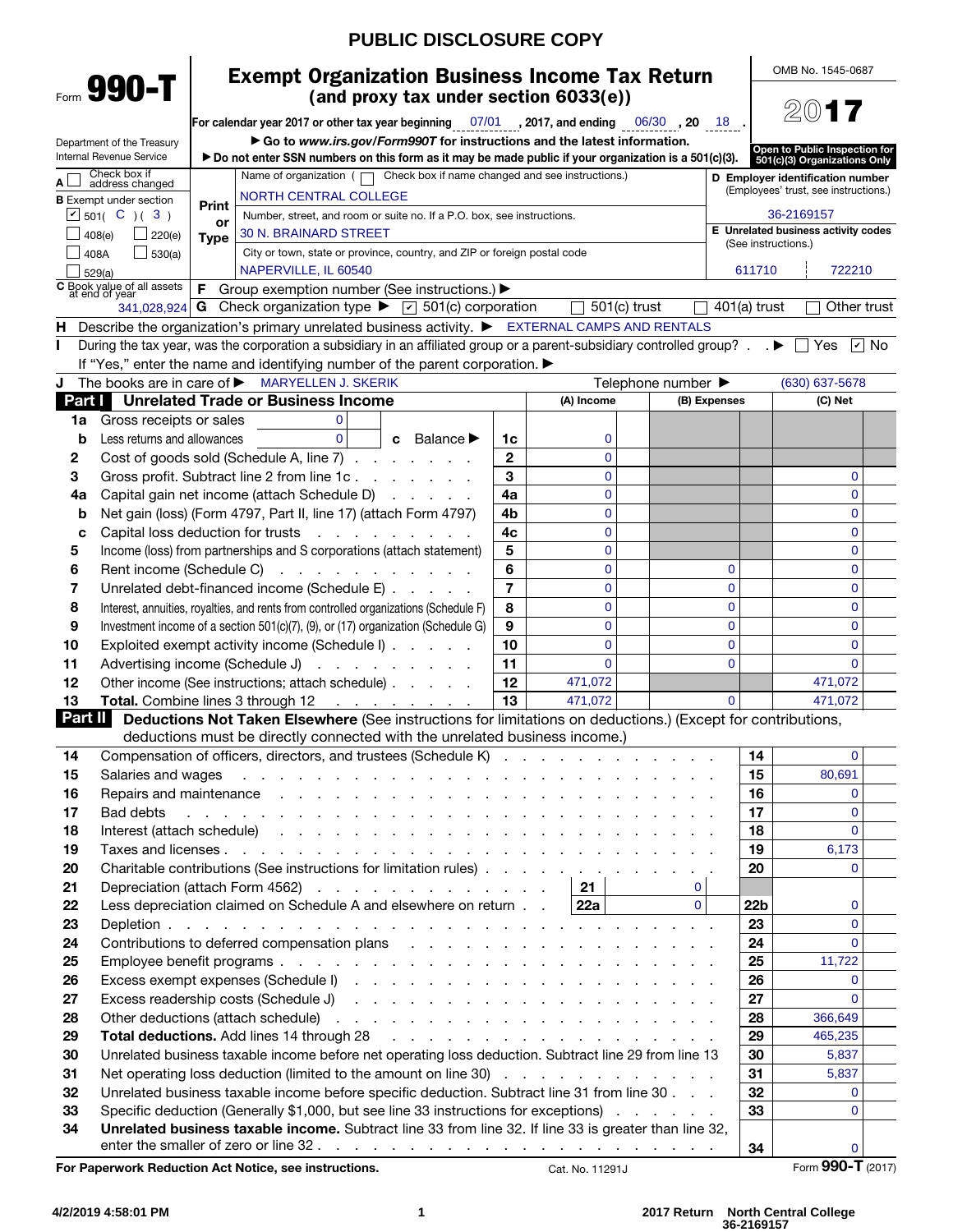| Part III        |                            | <b>Tax Computation</b>               |                                                                                                                                                                                                                                     |                      |                                         |                 |                                   |                                  |                                     |    |
|-----------------|----------------------------|--------------------------------------|-------------------------------------------------------------------------------------------------------------------------------------------------------------------------------------------------------------------------------------|----------------------|-----------------------------------------|-----------------|-----------------------------------|----------------------------------|-------------------------------------|----|
| 35              |                            |                                      | Organizations Taxable as Corporations. See instructions for tax computation. Controlled group                                                                                                                                       |                      |                                         |                 |                                   |                                  |                                     |    |
|                 |                            |                                      | members (sections 1561 and 1563) check here $\blacktriangleright \ \ \square$ See instructions and:                                                                                                                                 |                      |                                         |                 |                                   |                                  |                                     |    |
| a               |                            |                                      | Enter your share of the \$50,000, \$25,000, and \$9,925,000 taxable income brackets (in that order):                                                                                                                                |                      |                                         |                 |                                   |                                  |                                     |    |
|                 | $(1)$ \$                   |                                      | $(2)$ \$                                                                                                                                                                                                                            |                      | $(3)$ $ $                               |                 |                                   |                                  |                                     |    |
| b               |                            |                                      | Enter organization's share of: (1) Additional 5% tax (not more than \$11,750)                                                                                                                                                       |                      |                                         | \$              |                                   |                                  |                                     |    |
|                 |                            |                                      | (2) Additional 3% tax (not more than \$100,000) $\ldots$ $\ldots$ $\ldots$                                                                                                                                                          |                      |                                         | $\sqrt{3}$      |                                   |                                  |                                     |    |
| c               |                            |                                      |                                                                                                                                                                                                                                     |                      |                                         |                 | ▶                                 | 35c                              | 0                                   |    |
| 36              |                            |                                      | Trusts Taxable at Trust Rates. See instructions for tax computation. Income tax on                                                                                                                                                  |                      |                                         |                 |                                   |                                  |                                     |    |
|                 |                            |                                      | the amount on line 34 from: $\Box$ Tax rate schedule or $\Box$ Schedule D (Form 1041) $\ldots$                                                                                                                                      |                      |                                         |                 |                                   | 36                               |                                     |    |
| 37              |                            |                                      |                                                                                                                                                                                                                                     |                      |                                         |                 |                                   | 37                               |                                     |    |
| 38              |                            |                                      | Alternative minimum tax experience and a series of the series of the series of the series of the series of the                                                                                                                      |                      |                                         |                 |                                   | 38                               |                                     |    |
| 39              |                            |                                      | Tax on Non-Compliant Facility Income. See instructions enter the state of the state of the Second Library of T                                                                                                                      |                      |                                         |                 |                                   | 39                               |                                     |    |
| 40              |                            |                                      | Total. Add lines 37, 38 and 39 to line 35c or 36, whichever applies                                                                                                                                                                 |                      |                                         |                 |                                   | 40                               | 0                                   |    |
| Part IV         |                            | <b>Tax and Payments</b>              |                                                                                                                                                                                                                                     |                      |                                         |                 |                                   |                                  |                                     |    |
| 41a             |                            |                                      | Foreign tax credit (corporations attach Form 1118; trusts attach Form 1116) .                                                                                                                                                       |                      |                                         | 41a             |                                   |                                  |                                     |    |
| b               |                            |                                      | Other credits (see instructions)                                                                                                                                                                                                    |                      |                                         | 41 <sub>b</sub> |                                   |                                  |                                     |    |
| c               |                            |                                      | General business credit. Attach Form 3800 (see instructions)                                                                                                                                                                        |                      |                                         | 41 <sub>c</sub> |                                   |                                  |                                     |    |
| d               |                            |                                      | Credit for prior year minimum tax (attach Form 8801 or 8827)                                                                                                                                                                        |                      |                                         | 41d             |                                   |                                  |                                     |    |
| e               |                            |                                      | Total credits. Add lines 41a through 41d (e.g. by and example 2011) and a contract the contract of the contract of the contract of the contract of the contract of the contract of the contract of the contract of the contrac      |                      |                                         |                 |                                   | 41e                              | 0                                   |    |
| 42              |                            |                                      |                                                                                                                                                                                                                                     |                      |                                         |                 |                                   | 42                               | 0                                   |    |
| 43              |                            |                                      | Other taxes. Check if from: $\Box$ Form 4255 $\Box$ Form 8611 $\Box$ Form 8697 $\Box$ Form 8866 $\Box$ Other (attach schedule).                                                                                                     |                      |                                         |                 |                                   | 43                               | $\mathbf{0}$                        |    |
| 44              |                            |                                      |                                                                                                                                                                                                                                     |                      |                                         |                 |                                   | 44                               | $\Omega$                            |    |
| 45а             |                            |                                      | Payments: A 2016 overpayment credited to 2017                                                                                                                                                                                       |                      |                                         | 45a             | $\mathbf 0$                       |                                  |                                     |    |
| b               |                            |                                      | 2017 estimated tax payments                                                                                                                                                                                                         |                      |                                         | 45b             | $\overline{0}$                    |                                  |                                     |    |
| c               |                            |                                      | Tax deposited with Form 8868.                                                                                                                                                                                                       |                      |                                         | 45c             |                                   |                                  |                                     |    |
| d               |                            |                                      | Foreign organizations: Tax paid or withheld at source (see instructions).                                                                                                                                                           |                      |                                         | 45d             |                                   |                                  |                                     |    |
| е               |                            |                                      | Backup withholding (see instructions)                                                                                                                                                                                               |                      |                                         | 45e             |                                   |                                  |                                     |    |
| f               |                            |                                      | Credit for small employer health insurance premiums (Attach Form 8941).                                                                                                                                                             |                      |                                         | 45f             |                                   |                                  |                                     |    |
| g               |                            | Other credits and payments:          |                                                                                                                                                                                                                                     | Form 2439            |                                         |                 |                                   |                                  |                                     |    |
|                 | $\Box$ Form 4136           |                                      | $\Box$ Other                                                                                                                                                                                                                        |                      | $\Omega$<br>Total $\blacktriangleright$ | 45 <sub>q</sub> | $\mathbf{0}$                      |                                  |                                     |    |
| 46              |                            |                                      | <b>Total payments.</b> Add lines 45a through 45g parameters and contact the contact of the contact of the contact of the contact of the contact of the contact of the contact of the contact of the contact of the contact of the c |                      |                                         |                 |                                   | 46                               | 0                                   |    |
| 47              |                            |                                      | Estimated tax penalty (see instructions). Check if Form 2220 is attached $\ldots$ , $\ldots$ , $\blacksquare$                                                                                                                       |                      |                                         |                 |                                   | 47                               |                                     |    |
| 48              |                            |                                      | Tax due. If line 46 is less than the total of lines 44 and 47, enter amount owed                                                                                                                                                    |                      |                                         |                 |                                   | 48                               | $\mathbf{0}$                        |    |
| 49              |                            |                                      | <b>Overpayment.</b> If line 46 is larger than the total of lines 44 and 47, enter amount overpaid                                                                                                                                   |                      |                                         |                 |                                   | 49<br>▶                          | 0                                   |    |
| 50              |                            |                                      | Enter the amount of line 49 you want: Credited to 2018 estimated tax >                                                                                                                                                              |                      |                                         | $\mathbf{0}$    | Refunded $\blacktriangleright$    | 50                               | $\Omega$                            |    |
| <b>Part V</b>   |                            |                                      | Statements Regarding Certain Activities and Other Information (see instructions)                                                                                                                                                    |                      |                                         |                 |                                   |                                  |                                     |    |
| 51              |                            |                                      | At any time during the 2017 calendar year, did the organization have an interest in or a signature or other authority                                                                                                               |                      |                                         |                 |                                   |                                  | Yes <sub>1</sub>                    | No |
|                 |                            |                                      | over a financial account (bank, securities, or other) in a foreign country? If YES, the organization may have to file                                                                                                               |                      |                                         |                 |                                   |                                  |                                     |    |
|                 |                            |                                      | FinCEN Form 114, Report of Foreign Bank and Financial Accounts. If YES, enter the name of the foreign country                                                                                                                       |                      |                                         |                 |                                   |                                  |                                     |    |
|                 | here $\blacktriangleright$ |                                      |                                                                                                                                                                                                                                     |                      |                                         |                 |                                   |                                  |                                     | v  |
| 52              |                            |                                      | During the tax year, did the organization receive a distribution from, or was it the grantor of, or transferor to, a foreign trust? .                                                                                               |                      |                                         |                 |                                   |                                  |                                     | V  |
|                 |                            |                                      | If YES, see instructions for other forms the organization may have to file.                                                                                                                                                         |                      |                                         |                 |                                   |                                  |                                     |    |
| 53              |                            |                                      | Enter the amount of tax-exempt interest received or accrued during the tax year $\triangleright$ \$                                                                                                                                 |                      |                                         |                 |                                   |                                  |                                     |    |
|                 |                            |                                      | Under penalties of perjury, I declare that I have examined this return, including accompanying schedules and statements, and to the best of my knowledge and belief, it is                                                          |                      |                                         |                 |                                   |                                  |                                     |    |
| Sign            |                            |                                      | true, correct, and complete. Declaration of preparer (other than taxpayer) is based on all information of which preparer has any knowledge.                                                                                         |                      |                                         |                 |                                   |                                  | May the IRS discuss this return     |    |
| Here            |                            |                                      |                                                                                                                                                                                                                                     |                      |                                         |                 | <b>VICE PRESIDENT FOR FINANCE</b> |                                  | with the preparer shown below       |    |
|                 |                            | Signature of officer                 |                                                                                                                                                                                                                                     | Date                 | Title                                   |                 |                                   |                                  | (see instructions)? <b>DYes</b> DNo |    |
|                 |                            | Print/Type preparer's name           |                                                                                                                                                                                                                                     | Preparer's signature |                                         |                 | Date                              |                                  | <b>PTIN</b>                         |    |
| Paid            |                            | <b>KENNETH J. KEBER</b>              |                                                                                                                                                                                                                                     |                      |                                         |                 | 4/4/2019                          | Check $\Box$ if<br>self-employed | P00240883                           |    |
| Preparer        |                            | Firm's name<br>$\blacktriangleright$ | <b>CROWE LLP</b>                                                                                                                                                                                                                    |                      |                                         |                 |                                   | Firm's EIN ▶                     | 35-0921680                          |    |
| <b>Use Only</b> |                            | Firm's address ▶                     | 330 E JEFFERSON BLVD, PO BOX 7, SOUTH BEND, IN 46624-0007                                                                                                                                                                           |                      |                                         |                 |                                   | Phone no.                        | (574) 232-3992                      |    |
|                 |                            |                                      |                                                                                                                                                                                                                                     |                      |                                         |                 |                                   |                                  |                                     |    |

Form 990-T (2017)  $P_{\text{age}} 2$ 

|  |  |  | Form 990-T (2017) |
|--|--|--|-------------------|
|--|--|--|-------------------|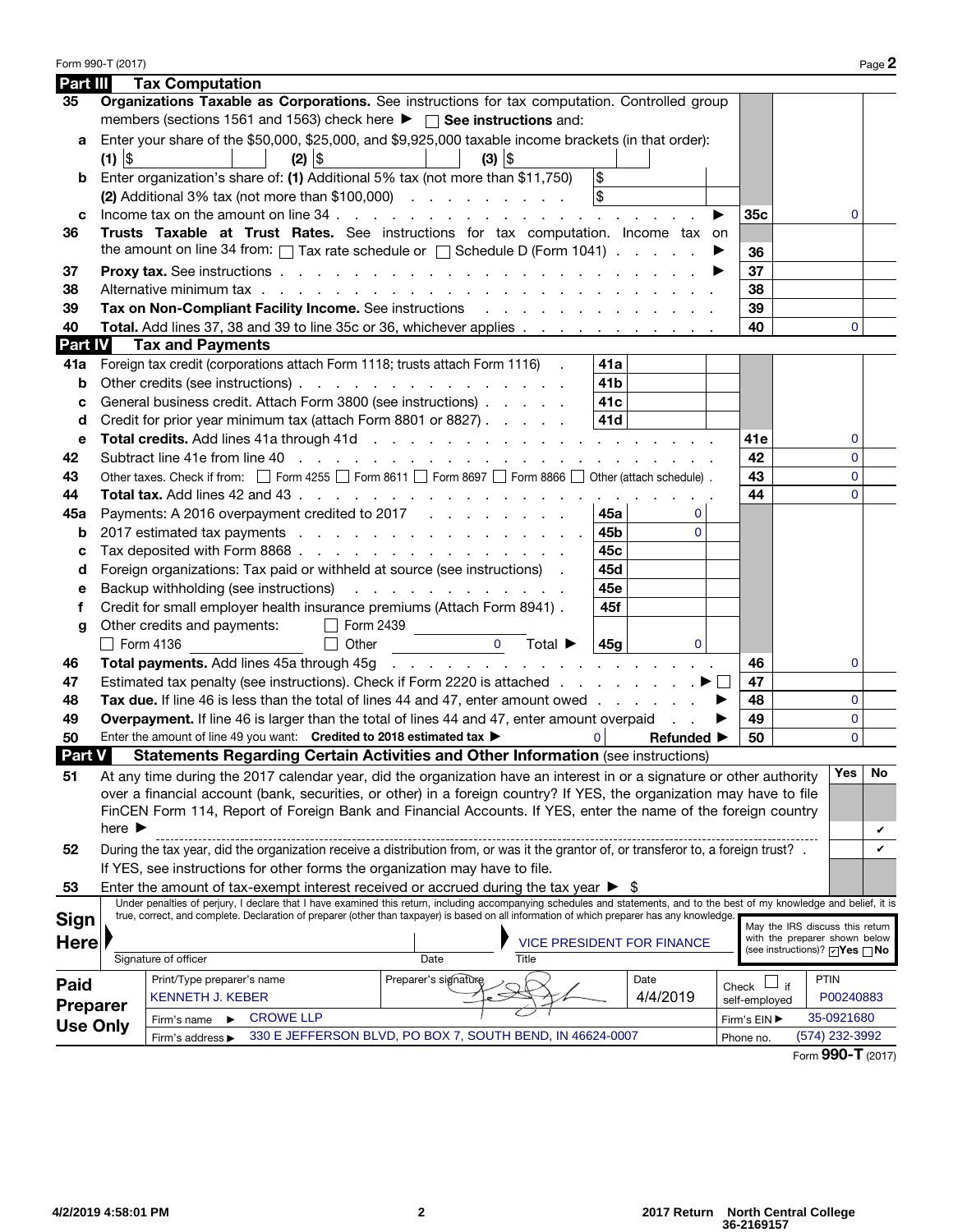

# Application for Automatic Extension of Time To File an Exempt Organization Return

(Rev. January 2017) Department of the Treasury Internal Revenue Service

▶ File a separate application for each return.

▶ Information about Form 8868 and its instructions is at *www.irs.gov/form8868.*

Electronic filing (*e-file*). You can electronically file Form 8868 to request a 6-month automatic extension of time to file any of the forms listed below with the exception of Form 8870, Information Return for Transfers Associated With Certain Personal Benefit Contracts, for which an extension request must be sent to the IRS in paper format (see instructions). For more details on the electronic filing of this form, visit *www.irs.gov/efile*, click on Charities & Non-Profits, and click on *e-file* for *Charities and Non-Profits.*

#### Automatic 6-Month Extension of Time. Only submit original (no copies needed).

All corporations required to file an income tax return other than Form 990-T (including 1120-C filers), partnerships, REMICs, and trusts must use Form 7004 to request an extension of time to file income tax returns.

|                              |                                                                                          | Enter filer's identifying number, see instructions |  |  |  |  |  |
|------------------------------|------------------------------------------------------------------------------------------|----------------------------------------------------|--|--|--|--|--|
| Type or                      | Name of exempt organization or other filer, see instructions.                            | Employer identification number (EIN) or            |  |  |  |  |  |
| print                        | <b>NORTH CENTRAL COLLEGE</b>                                                             | 36-2169157                                         |  |  |  |  |  |
| File by the                  | Number, street, and room or suite no. If a P.O. box, see instructions.                   | Social security number (SSN)                       |  |  |  |  |  |
| due date for                 | 130 N. BRAINARD STREET                                                                   |                                                    |  |  |  |  |  |
| filing your                  | City, town or post office, state, and ZIP code. For a foreign address, see instructions. |                                                    |  |  |  |  |  |
| return. See<br>instructions. | NAPERVILLE, IL 60540                                                                     |                                                    |  |  |  |  |  |

Enter the Return Code for the return that this application is for (file a separate application for each return) . . . . . . . 0 7

| Application                              |      | Return   Application              | Return |
|------------------------------------------|------|-----------------------------------|--------|
| <b>Is For</b>                            | Code | l Is For                          | Code   |
| Form 990 or Form 990-EZ                  | 01   | Form 990-T (corporation)          | 07     |
| Form 990-BL                              | 02   | Form 1041-A                       | 08     |
| Form 4720 (individual)                   | 03   | Form 4720 (other than individual) | 09     |
| Form 990-PF                              | 04   | Form 5227                         | 10     |
| Form 990-T (sec. 401(a) or 408(a) trust) | 05   | Form 6069                         | 11     |
| Form 990-T (trust other than above)      | 06   | Form 8870                         | 12     |

• The books are in the care of ▶ MARYELLEN J. SKERIK

Telephone No.

Fay No ▶

| Telephone No. $\blacktriangleright$ | (630) 637-5678                                                      | Fax No. $\blacktriangleright$                                                                                                 |              |  |
|-------------------------------------|---------------------------------------------------------------------|-------------------------------------------------------------------------------------------------------------------------------|--------------|--|
|                                     |                                                                     | If the organization does not have an office or place of business in the United States, check this box $\dots$ $\dots$ $\dots$ |              |  |
|                                     |                                                                     | • If this is for a Group Return, enter the organization's four digit Group Exemption Number (GEN)                             | . If this is |  |
|                                     |                                                                     | for the whole group, check this box $\bullet$ . If it is for part of the group, check this box $\bullet$ $\bullet$ and attach |              |  |
|                                     | a list with the names and EINs of all members the extension is for. |                                                                                                                               |              |  |

1 I request an automatic 6-month extension of time until  $\frac{05}{12}$ for the organization named above. The extension is for the organization's return for: ..........., 20 19, to file the exempt organization return

 $\blacktriangleright$   $\Box$  calendar year 20  $\_\_\_\_$  or

- $\blacktriangleright \boxed{\triangleright}$  tax year beginning  $\space$  07/01  $\space$  , 20  $\space$  17 , and ending  $\space$  06/30  $\space$  , 20  $\space$  18  $\space$
- 2 If the tax year entered in line 1 is for less than 12 months, check reason:  $\Box$  Initial return  $\Box$  Final return □ Change in accounting period

| 3a If this application is for Forms 990-BL, 990-PF, 990-T, 4720, or 6069, enter the tentative tax, less  |                 |          |
|----------------------------------------------------------------------------------------------------------|-----------------|----------|
| any nonrefundable credits. See instructions.                                                             | 3a ∣\$          | 0        |
| <b>b</b> If this application is for Forms 990-PF, 990-T, 4720, or 6069, enter any refundable credits and |                 |          |
| estimated tax payments made. Include any prior year overpayment allowed as a credit.                     | $3b \mid s$     | 0        |
| c Balance due. Subtract line 3b from line 3a. Include your payment with this form, if required, by       |                 |          |
| using EFTPS (Electronic Federal Tax Payment System). See instructions.                                   | $3c$ $\sqrt{5}$ | $\Omega$ |

Caution: If you are going to make an electronic funds withdrawal (direct debit) with this Form 8868, see Form 8453-EO and Form 8879-EO for payment instructions.

For Privacy Act and Paperwork Reduction Act Notice, see instructions. Cat. No. 27916D Form 8868 (Rev. 1-2017)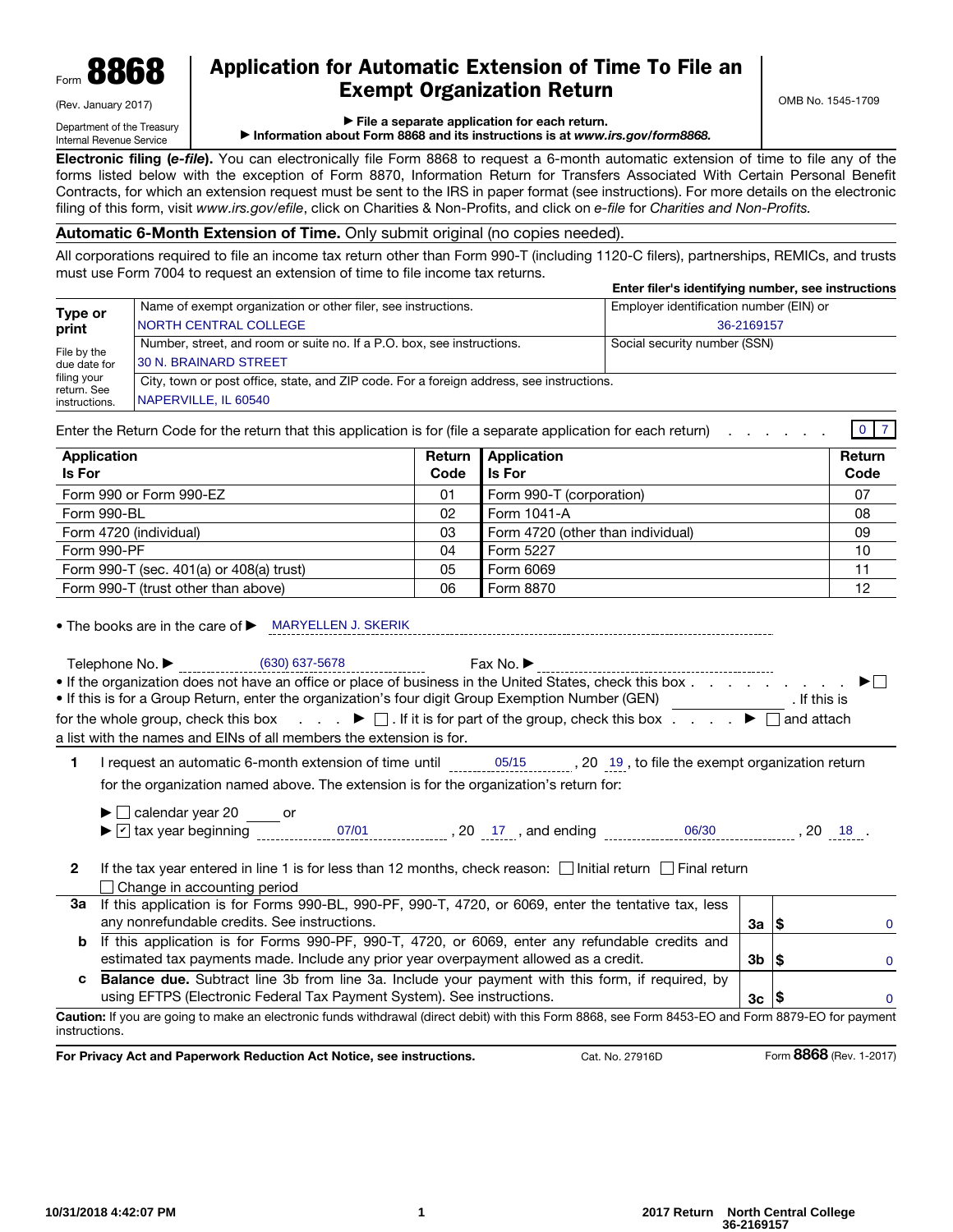|                                                                                                                                                                                                                                                                                  | Form 990-T (2017)                                                                                          |              |                                                                                                |              |   |                                                       |              |                                                                                                  |                |                                                                                            |             | Page $3$    |
|----------------------------------------------------------------------------------------------------------------------------------------------------------------------------------------------------------------------------------------------------------------------------------|------------------------------------------------------------------------------------------------------------|--------------|------------------------------------------------------------------------------------------------|--------------|---|-------------------------------------------------------|--------------|--------------------------------------------------------------------------------------------------|----------------|--------------------------------------------------------------------------------------------|-------------|-------------|
|                                                                                                                                                                                                                                                                                  | Schedule A-Cost of Goods Sold. Enter method of inventory valuation ▶                                       |              |                                                                                                |              |   |                                                       |              |                                                                                                  |                |                                                                                            |             |             |
| 1                                                                                                                                                                                                                                                                                | Inventory at beginning of year                                                                             |              | 1                                                                                              | 0            | 6 |                                                       |              | Inventory at end of year                                                                         | 6              |                                                                                            | $\Omega$    |             |
| 2                                                                                                                                                                                                                                                                                | Purchases<br>and the company of the company of                                                             |              | $\mathbf{2}$                                                                                   | $\mathbf 0$  | 7 |                                                       |              | Cost of goods sold. Subtract                                                                     |                |                                                                                            |             |             |
| 3                                                                                                                                                                                                                                                                                | Cost of labor                                                                                              |              | 3                                                                                              | $\mathbf 0$  |   |                                                       |              | line 6 from line 5. Enter here and                                                               |                |                                                                                            |             |             |
| 4a                                                                                                                                                                                                                                                                               | Additional section 263A costs                                                                              |              |                                                                                                |              |   |                                                       |              | in Part I, line $2 \cdot 1 \cdot 1 \cdot 1 \cdot 1$                                              | $\overline{7}$ |                                                                                            | $\mathbf 0$ |             |
|                                                                                                                                                                                                                                                                                  | (attach schedule)                                                                                          |              | 4a                                                                                             | 0            | 8 |                                                       |              | Do the rules of section 263A (with respect to                                                    |                |                                                                                            | Yes         | No          |
| b                                                                                                                                                                                                                                                                                | Other costs (attach schedule)                                                                              |              | 4b                                                                                             | $\mathbf{0}$ |   |                                                       |              | property produced or acquired for resale) apply                                                  |                |                                                                                            |             |             |
| 5                                                                                                                                                                                                                                                                                | Total. Add lines 1 through 4b                                                                              |              | 5                                                                                              | $\Omega$     |   |                                                       |              | to the organization?                                                                             |                |                                                                                            |             |             |
|                                                                                                                                                                                                                                                                                  | Schedule C-Rent Income (From Real Property and Personal Property Leased With Real Property)                |              |                                                                                                |              |   |                                                       |              |                                                                                                  |                |                                                                                            |             |             |
|                                                                                                                                                                                                                                                                                  | (see instructions)                                                                                         |              |                                                                                                |              |   |                                                       |              |                                                                                                  |                |                                                                                            |             |             |
|                                                                                                                                                                                                                                                                                  | 1. Description of property                                                                                 |              |                                                                                                |              |   |                                                       |              |                                                                                                  |                |                                                                                            |             |             |
| (1)                                                                                                                                                                                                                                                                              |                                                                                                            |              |                                                                                                |              |   |                                                       |              |                                                                                                  |                |                                                                                            |             |             |
| (2)                                                                                                                                                                                                                                                                              |                                                                                                            |              |                                                                                                |              |   |                                                       |              |                                                                                                  |                |                                                                                            |             |             |
| (3)                                                                                                                                                                                                                                                                              |                                                                                                            |              |                                                                                                |              |   |                                                       |              |                                                                                                  |                |                                                                                            |             |             |
| (4)                                                                                                                                                                                                                                                                              |                                                                                                            |              |                                                                                                |              |   |                                                       |              |                                                                                                  |                |                                                                                            |             |             |
|                                                                                                                                                                                                                                                                                  |                                                                                                            |              | 2. Rent received or accrued                                                                    |              |   |                                                       |              |                                                                                                  |                |                                                                                            |             |             |
| (a) From personal property (if the percentage of rent<br>(b) From real and personal property (if the<br>for personal property is more than 10% but not<br>percentage of rent for personal property exceeds<br>more than 50%)<br>50% or if the rent is based on profit or income) |                                                                                                            |              |                                                                                                |              |   |                                                       |              | 3(a) Deductions directly connected with the income<br>in columns 2(a) and 2(b) (attach schedule) |                |                                                                                            |             |             |
| (1)                                                                                                                                                                                                                                                                              |                                                                                                            |              |                                                                                                |              |   |                                                       |              |                                                                                                  |                |                                                                                            |             |             |
| (2)                                                                                                                                                                                                                                                                              |                                                                                                            |              |                                                                                                |              |   |                                                       |              |                                                                                                  |                |                                                                                            |             |             |
| $(3)$                                                                                                                                                                                                                                                                            |                                                                                                            |              |                                                                                                |              |   |                                                       |              |                                                                                                  |                |                                                                                            |             |             |
| (4)                                                                                                                                                                                                                                                                              |                                                                                                            |              |                                                                                                |              |   |                                                       |              |                                                                                                  |                |                                                                                            |             |             |
| Total                                                                                                                                                                                                                                                                            |                                                                                                            | $\mathbf{0}$ | Total                                                                                          |              |   |                                                       | $\mathbf{0}$ |                                                                                                  |                |                                                                                            |             |             |
|                                                                                                                                                                                                                                                                                  | (c) Total income. Add totals of columns 2(a) and 2(b). Enter                                               |              |                                                                                                |              |   |                                                       |              | (b) Total deductions.<br>Enter here and on page 1,                                               |                |                                                                                            |             |             |
|                                                                                                                                                                                                                                                                                  | here and on page 1, Part I, line 6, column (A)                                                             |              |                                                                                                |              |   |                                                       |              | Part I, line 6, column (B) $\blacktriangleright$                                                 |                |                                                                                            |             | $\Omega$    |
|                                                                                                                                                                                                                                                                                  | Schedule E-Unrelated Debt-Financed Income (see instructions)                                               |              |                                                                                                |              |   |                                                       |              |                                                                                                  |                |                                                                                            |             |             |
|                                                                                                                                                                                                                                                                                  |                                                                                                            |              |                                                                                                |              |   | 2. Gross income from or<br>allocable to debt-financed |              | 3. Deductions directly connected with or allocable to<br>debt-financed property                  |                |                                                                                            |             |             |
|                                                                                                                                                                                                                                                                                  | 1. Description of debt-financed property                                                                   |              |                                                                                                |              |   | property                                              |              | (a) Straight line depreciation<br>(b) Other deductions<br>(attach schedule)<br>(attach schedule) |                |                                                                                            |             |             |
| (1)                                                                                                                                                                                                                                                                              |                                                                                                            |              |                                                                                                |              |   |                                                       |              |                                                                                                  |                |                                                                                            |             |             |
| (2)                                                                                                                                                                                                                                                                              |                                                                                                            |              |                                                                                                |              |   |                                                       |              |                                                                                                  |                |                                                                                            |             |             |
| (3)                                                                                                                                                                                                                                                                              |                                                                                                            |              |                                                                                                |              |   |                                                       |              |                                                                                                  |                |                                                                                            |             |             |
| (4)                                                                                                                                                                                                                                                                              |                                                                                                            |              |                                                                                                |              |   |                                                       |              |                                                                                                  |                |                                                                                            |             |             |
|                                                                                                                                                                                                                                                                                  | 4. Amount of average<br>acquisition debt on or<br>allocable to debt-financed<br>property (attach schedule) |              | 5. Average adjusted basis<br>of or allocable to<br>debt-financed property<br>(attach schedule) |              |   | 6. Column<br>4 divided<br>by column 5                 |              | 7. Gross income reportable<br>(column $2 \times$ column 6)                                       |                | <b>8.</b> Allocable deductions<br>(column $6 \times$ total of columns<br>$3(a)$ and $3(b)$ |             |             |
| (1)                                                                                                                                                                                                                                                                              |                                                                                                            |              |                                                                                                |              |   | %                                                     |              |                                                                                                  |                |                                                                                            |             |             |
| (2)                                                                                                                                                                                                                                                                              |                                                                                                            |              |                                                                                                |              |   | $\%$                                                  |              |                                                                                                  |                |                                                                                            |             |             |
| (3)                                                                                                                                                                                                                                                                              |                                                                                                            |              |                                                                                                |              |   | $\%$                                                  |              |                                                                                                  |                |                                                                                            |             |             |
| (4)                                                                                                                                                                                                                                                                              |                                                                                                            |              |                                                                                                |              |   | %                                                     |              |                                                                                                  |                |                                                                                            |             |             |
|                                                                                                                                                                                                                                                                                  |                                                                                                            |              |                                                                                                |              |   |                                                       |              | Enter here and on page 1,<br>Part I, line 7, column (A).                                         |                | Enter here and on page 1,<br>Part I, line 7, column (B).                                   |             |             |
| <b>Totals</b>                                                                                                                                                                                                                                                                    |                                                                                                            |              |                                                                                                |              |   |                                                       |              | $\mathbf 0$                                                                                      |                |                                                                                            |             | 0           |
|                                                                                                                                                                                                                                                                                  | Total dividends-received deductions included in column 8                                                   |              |                                                                                                |              |   |                                                       |              | ▶                                                                                                |                |                                                                                            |             | $\mathbf 0$ |
|                                                                                                                                                                                                                                                                                  |                                                                                                            |              |                                                                                                |              |   |                                                       |              |                                                                                                  |                |                                                                                            | nnn         |             |

Form 990-T (2017)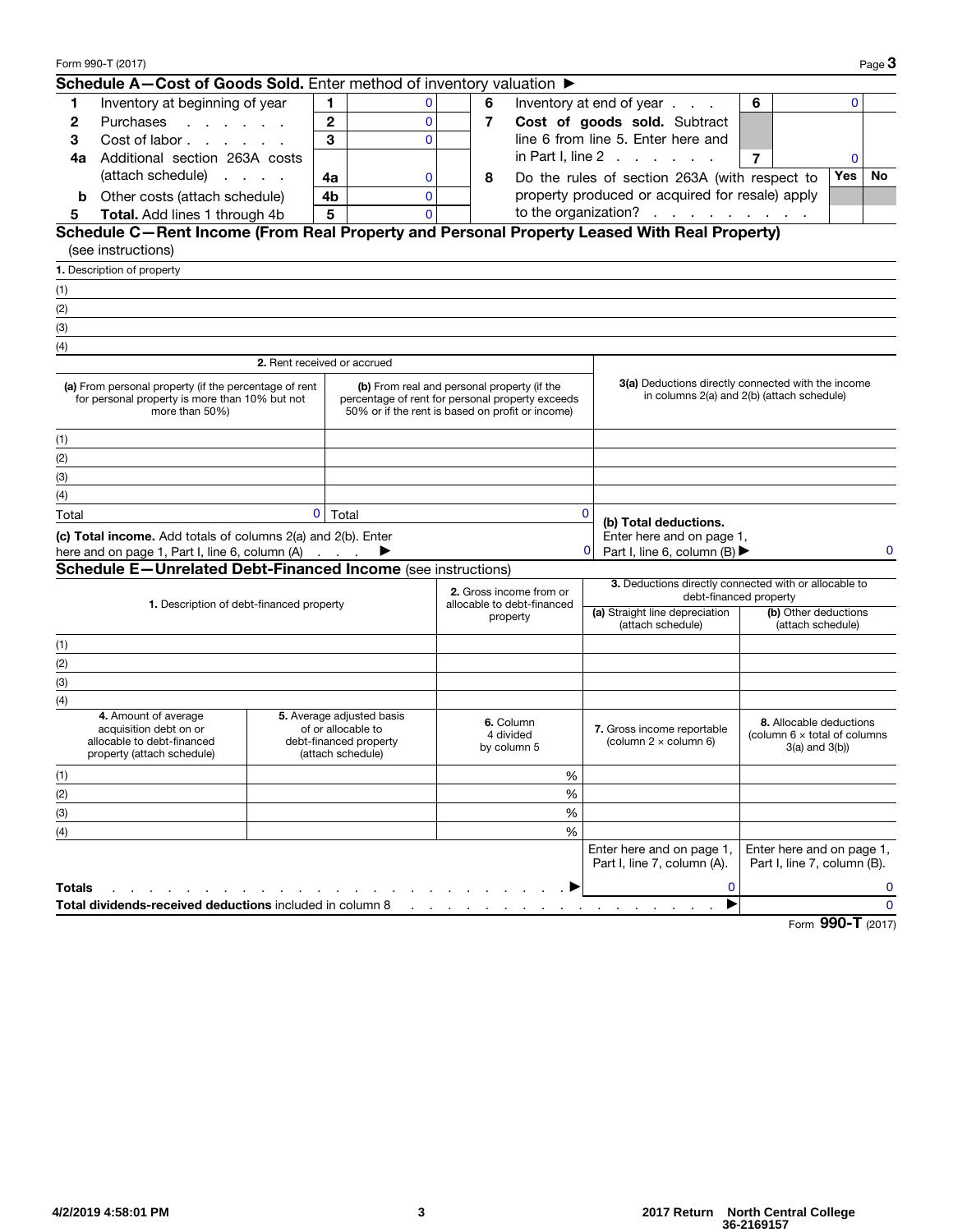|               | Schedule F-Interest, Annuities, Royalties, and Rents From Controlled Organizations (see instructions) |                                                                       |          |                                                                                            | <b>Exempt Controlled Organizations</b>                                                                                                |                                                                                            |  |                                            |                                                                                                  |
|---------------|-------------------------------------------------------------------------------------------------------|-----------------------------------------------------------------------|----------|--------------------------------------------------------------------------------------------|---------------------------------------------------------------------------------------------------------------------------------------|--------------------------------------------------------------------------------------------|--|--------------------------------------------|--------------------------------------------------------------------------------------------------|
|               | 1. Name of controlled<br>organization                                                                 | 2. Employer<br>identification number                                  |          | 3. Net unrelated income<br>(loss) (see instructions)                                       | 4. Total of specified<br>payments made                                                                                                | 5. Part of column 4 that is<br>included in the controlling<br>organization's gross income  |  |                                            | 6. Deductions directly<br>connected with income<br>in column 5                                   |
| (1)           |                                                                                                       |                                                                       |          |                                                                                            |                                                                                                                                       |                                                                                            |  |                                            |                                                                                                  |
| (2)           |                                                                                                       |                                                                       |          |                                                                                            |                                                                                                                                       |                                                                                            |  |                                            |                                                                                                  |
| (3)           |                                                                                                       |                                                                       |          |                                                                                            |                                                                                                                                       |                                                                                            |  |                                            |                                                                                                  |
| (4)           |                                                                                                       |                                                                       |          |                                                                                            |                                                                                                                                       |                                                                                            |  |                                            |                                                                                                  |
|               | Nonexempt Controlled Organizations                                                                    |                                                                       |          |                                                                                            |                                                                                                                                       |                                                                                            |  |                                            |                                                                                                  |
|               | 7. Taxable Income                                                                                     | 8. Net unrelated income<br>(loss) (see instructions)                  |          |                                                                                            | 9. Total of specified<br>payments made                                                                                                | 10. Part of column 9 that is<br>included in the controlling<br>organization's gross income |  |                                            | 11. Deductions directly<br>connected with income in<br>column 10                                 |
| (1)           |                                                                                                       |                                                                       |          |                                                                                            |                                                                                                                                       |                                                                                            |  |                                            |                                                                                                  |
| (2)           |                                                                                                       |                                                                       |          |                                                                                            |                                                                                                                                       |                                                                                            |  |                                            |                                                                                                  |
| (3)           |                                                                                                       |                                                                       |          |                                                                                            |                                                                                                                                       |                                                                                            |  |                                            |                                                                                                  |
| (4)           |                                                                                                       |                                                                       |          |                                                                                            |                                                                                                                                       |                                                                                            |  |                                            |                                                                                                  |
| <b>Totals</b> |                                                                                                       |                                                                       |          |                                                                                            |                                                                                                                                       | Add columns 5 and 10.<br>Enter here and on page 1,<br>Part I, line 8, column (A).          |  | $\Omega$                                   | Add columns 6 and 11.<br>Enter here and on page 1,<br>Part I, line 8, column (B).<br>$\mathbf 0$ |
|               | Schedule G-Investment Income of a Section 501(c)(7), (9), or (17) Organization (see instructions)     |                                                                       |          |                                                                                            |                                                                                                                                       |                                                                                            |  |                                            |                                                                                                  |
|               | 1. Description of income                                                                              | 2. Amount of income                                                   |          |                                                                                            | 3. Deductions<br>directly connected<br>(attach schedule)                                                                              | 4. Set-asides<br>(attach schedule)                                                         |  |                                            | 5. Total deductions<br>and set-asides (col. 3<br>plus col. 4)                                    |
| (1)           |                                                                                                       |                                                                       |          |                                                                                            |                                                                                                                                       |                                                                                            |  |                                            |                                                                                                  |
| (2)           |                                                                                                       |                                                                       |          |                                                                                            |                                                                                                                                       |                                                                                            |  |                                            |                                                                                                  |
| (3)           |                                                                                                       |                                                                       |          |                                                                                            |                                                                                                                                       |                                                                                            |  |                                            |                                                                                                  |
| (4)           |                                                                                                       |                                                                       |          |                                                                                            |                                                                                                                                       |                                                                                            |  |                                            |                                                                                                  |
| <b>Totals</b> |                                                                                                       | Enter here and on page 1,<br>Part I, line 9, column (A).              |          | 0                                                                                          |                                                                                                                                       |                                                                                            |  |                                            | Enter here and on page 1,<br>Part I, line 9, column (B).<br>$\Omega$                             |
|               | Schedule I-Exploited Exempt Activity Income, Other Than Advertising Income (see instructions)         |                                                                       |          |                                                                                            |                                                                                                                                       |                                                                                            |  |                                            |                                                                                                  |
|               | 1. Description of exploited activity                                                                  | 2. Gross<br>unrelated<br>business income<br>from trade or<br>business |          | 3. Expenses<br>directly<br>connected with<br>production of<br>unrelated<br>business income | 4. Net income (loss)<br>from unrelated trade<br>or business (column<br>2 minus column 3).<br>If a gain, compute<br>cols. 5 through 7. | 5. Gross income<br>from activity that<br>is not unrelated<br>business income               |  | 6. Expenses<br>attributable to<br>column 5 | 7. Excess exempt<br>expenses<br>(column 6 minus<br>column 5, but not<br>more than<br>column 4).  |
| (1)           |                                                                                                       |                                                                       |          |                                                                                            |                                                                                                                                       |                                                                                            |  |                                            |                                                                                                  |
| (2)           |                                                                                                       |                                                                       |          |                                                                                            |                                                                                                                                       |                                                                                            |  |                                            |                                                                                                  |
| (3)           |                                                                                                       |                                                                       |          |                                                                                            |                                                                                                                                       |                                                                                            |  |                                            |                                                                                                  |
| (4)           |                                                                                                       |                                                                       |          |                                                                                            |                                                                                                                                       |                                                                                            |  |                                            |                                                                                                  |
| <b>Totals</b> |                                                                                                       | Enter here and on<br>page 1, Part I,<br>line 10, col. (A).            | $\Omega$ | Enter here and on<br>page 1, Part I,<br>line 10, col. (B).<br>$\mathbf 0$                  |                                                                                                                                       |                                                                                            |  |                                            | Enter here and<br>on page 1,<br>Part II, line 26.<br>0                                           |
|               | <b>Schedule J-Advertising Income</b> (see instructions)                                               |                                                                       |          |                                                                                            |                                                                                                                                       |                                                                                            |  |                                            |                                                                                                  |
| Part I        | Income From Periodicals Reported on a Consolidated Basis                                              |                                                                       |          |                                                                                            |                                                                                                                                       |                                                                                            |  |                                            |                                                                                                  |
|               |                                                                                                       | 2. Gross                                                              |          | 3. Direct                                                                                  | 4. Advertising<br>gain or (loss) (col.                                                                                                | 5. Circulation                                                                             |  | 6. Readership                              | 7. Excess readership<br>costs (column 6                                                          |
|               | 1. Name of periodical                                                                                 | advertising<br>income                                                 |          | advertising costs                                                                          | 2 minus col. 3). If<br>a gain, compute<br>cols. 5 through 7.                                                                          | income                                                                                     |  | costs                                      | minus column 5, but<br>not more than<br>column 4).                                               |
| (1)           |                                                                                                       |                                                                       |          |                                                                                            |                                                                                                                                       |                                                                                            |  |                                            |                                                                                                  |
| (2)           |                                                                                                       |                                                                       |          |                                                                                            |                                                                                                                                       |                                                                                            |  |                                            |                                                                                                  |
| (3)           |                                                                                                       |                                                                       |          |                                                                                            |                                                                                                                                       |                                                                                            |  |                                            |                                                                                                  |
| (4)           |                                                                                                       |                                                                       |          |                                                                                            |                                                                                                                                       |                                                                                            |  |                                            |                                                                                                  |
|               | Totals (carry to Part II, line (5))                                                                   |                                                                       | 0        | 0                                                                                          | 0                                                                                                                                     |                                                                                            |  |                                            | $\mathbf{0}$                                                                                     |

Form 990-T (2017)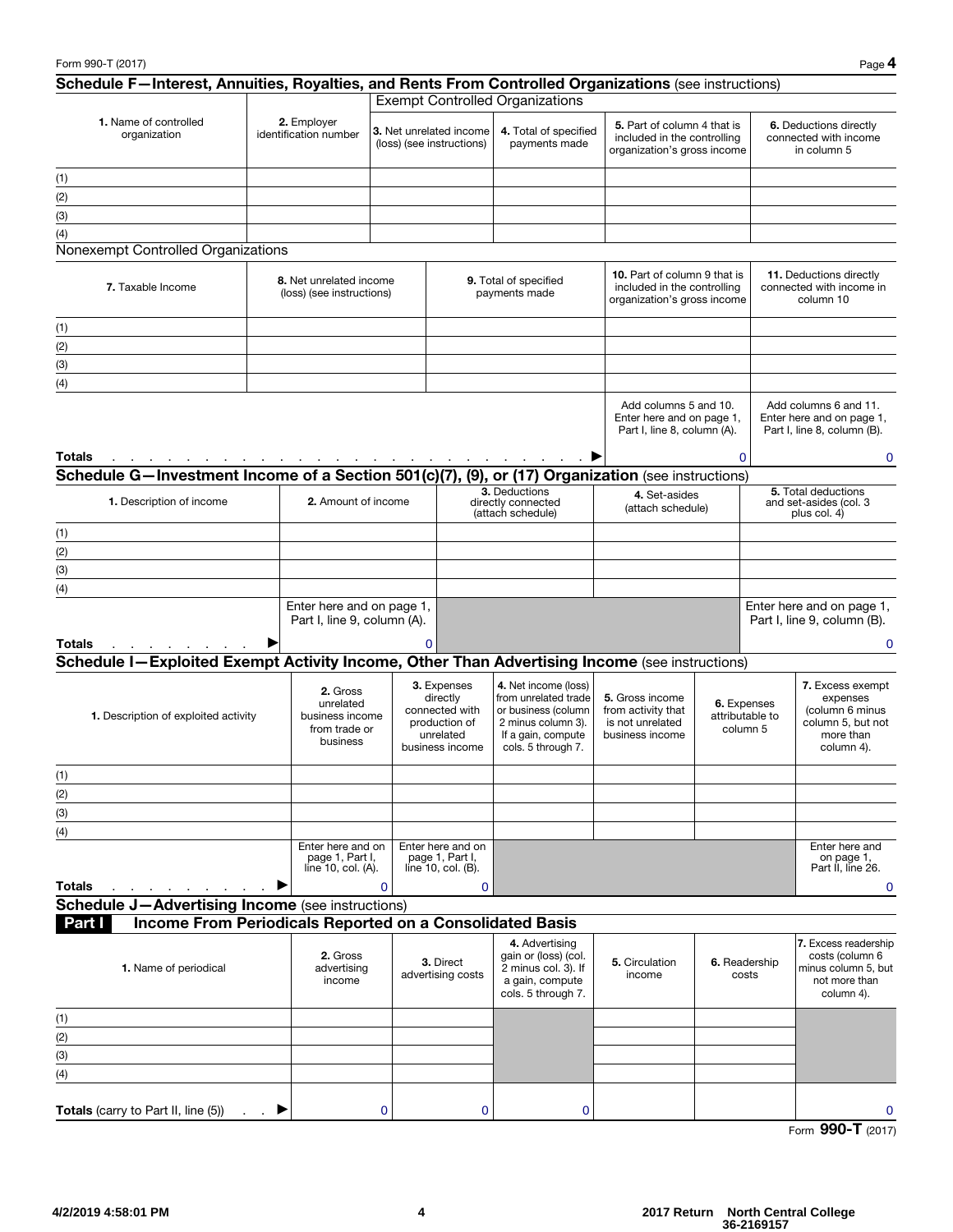### Part II Income From Periodicals Reported on a Separate Basis (For each periodical listed in Part II, fill in columns 2 through 7 on a line-by-line basis.)

|                                                                                 | $\overline{\phantom{a}}$                                      |                                                            |                                                                                                        |                                                       |                        |                                                                                               |
|---------------------------------------------------------------------------------|---------------------------------------------------------------|------------------------------------------------------------|--------------------------------------------------------------------------------------------------------|-------------------------------------------------------|------------------------|-----------------------------------------------------------------------------------------------|
| 1. Name of periodical                                                           | 2. Gross<br>advertising<br>income                             | 3. Direct<br>advertising costs                             | 4. Advertising<br>gain or (loss) (col.<br>2 minus col. 3). If<br>a gain, compute<br>cols. 5 through 7. | 5. Circulation<br>income                              | 6. Readership<br>costs | 7. Excess readership<br>costs (column 6<br>minus column 5, but<br>not more than<br>column 4). |
| (1)                                                                             |                                                               |                                                            |                                                                                                        |                                                       |                        |                                                                                               |
| (2)                                                                             |                                                               |                                                            |                                                                                                        |                                                       |                        |                                                                                               |
| (3)                                                                             |                                                               |                                                            |                                                                                                        |                                                       |                        |                                                                                               |
| (4)                                                                             |                                                               |                                                            |                                                                                                        |                                                       |                        |                                                                                               |
| <b>Totals from Part I</b>                                                       |                                                               | ŋ                                                          |                                                                                                        |                                                       |                        | $\Omega$                                                                                      |
|                                                                                 | Enter here and on<br>page 1, Part I,<br>line 11, $col. (A)$ . | Enter here and on<br>page 1, Part I,<br>line 11, col. (B). |                                                                                                        |                                                       |                        | Enter here and<br>on page 1,<br>Part II, line 27.                                             |
| <b>Totals, Part II (lines 1-5)</b> $\blacktriangleright$                        | $\Omega$                                                      | 0                                                          |                                                                                                        |                                                       |                        | $\mathbf 0$                                                                                   |
| Schedule K-Compensation of Officers, Directors, and Trustees (see instructions) |                                                               |                                                            |                                                                                                        |                                                       |                        |                                                                                               |
| 1. Name                                                                         |                                                               | 2. Title                                                   | 3. Percent of<br>time devoted to<br>business                                                           | 4. Compensation attributable to<br>unrelated business |                        |                                                                                               |
| (1)                                                                             |                                                               |                                                            |                                                                                                        | %                                                     |                        |                                                                                               |
| (2)                                                                             |                                                               |                                                            |                                                                                                        | %                                                     |                        |                                                                                               |
| (3)                                                                             |                                                               |                                                            |                                                                                                        | %                                                     |                        |                                                                                               |
| (4)                                                                             |                                                               |                                                            |                                                                                                        | %                                                     |                        |                                                                                               |
| Total. Enter here and on page 1, Part II, line 14                               | and the company of the                                        |                                                            |                                                                                                        |                                                       |                        | $\mathbf 0$                                                                                   |

Form 990-T (2017)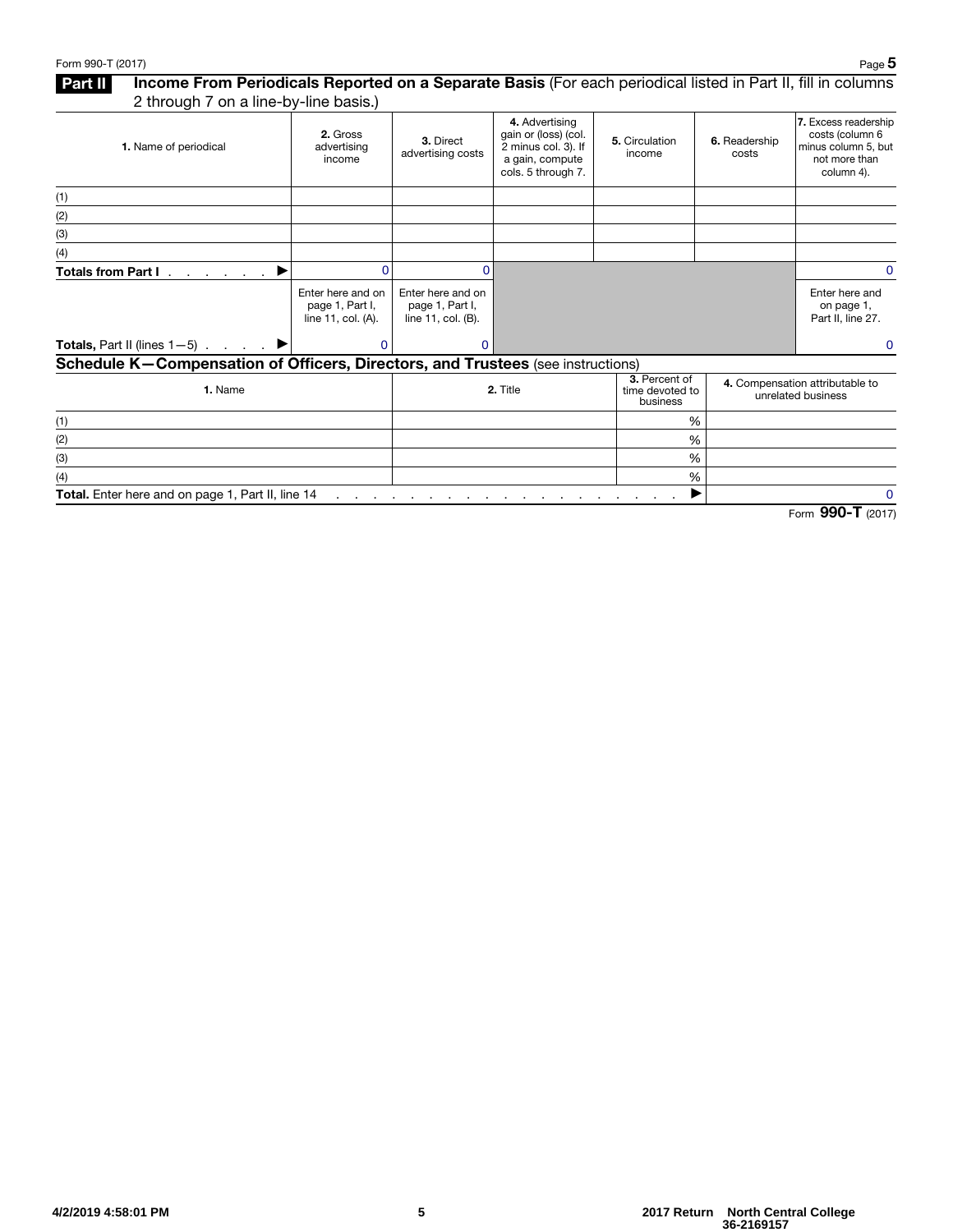| Description                                             | Amount  |
|---------------------------------------------------------|---------|
| <b>EXTERNAL CAMPS AND RENTALS</b>                       |         |
| $(1)$ EXTERNAL CAMP REVENUE                             | 467,164 |
| <b>DISALLOWED FRINGE BENEFITS</b>                       |         |
| (2) DISALLOWED TRANSPORTATION FRINGE BENEFITS - PARKING | 3,908   |
| Total for Part I, Line 12                               | 471.072 |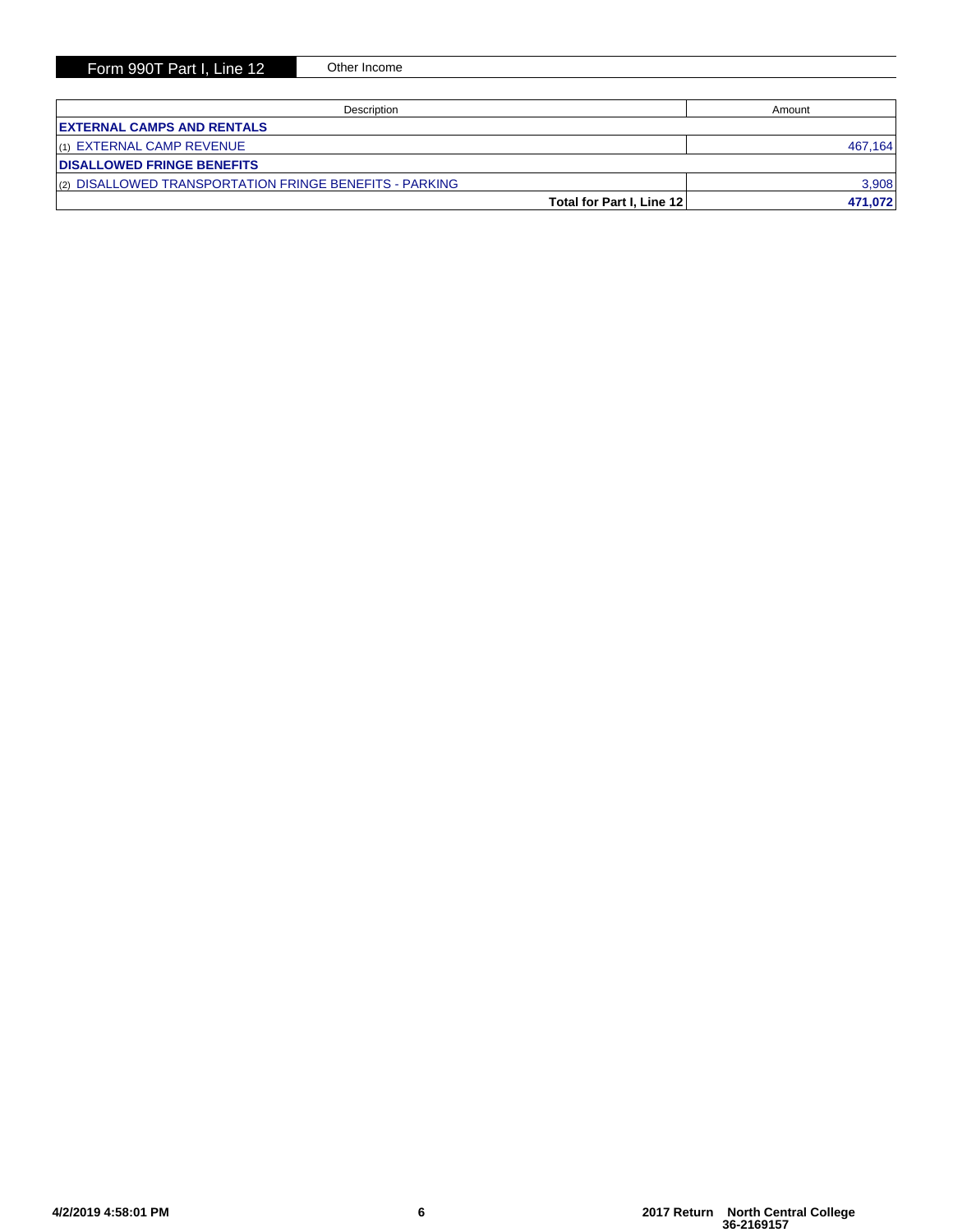|  |  | Form 990T Part II. Line 19 |  |  |
|--|--|----------------------------|--|--|
|--|--|----------------------------|--|--|

Taxes and Licenses

| Description                       | Amount |
|-----------------------------------|--------|
| <b>EXTERNAL CAMPS AND RENTALS</b> |        |
| (1) TAXES                         | 6.173  |
| Total for Part II, Line 19        | 6,173  |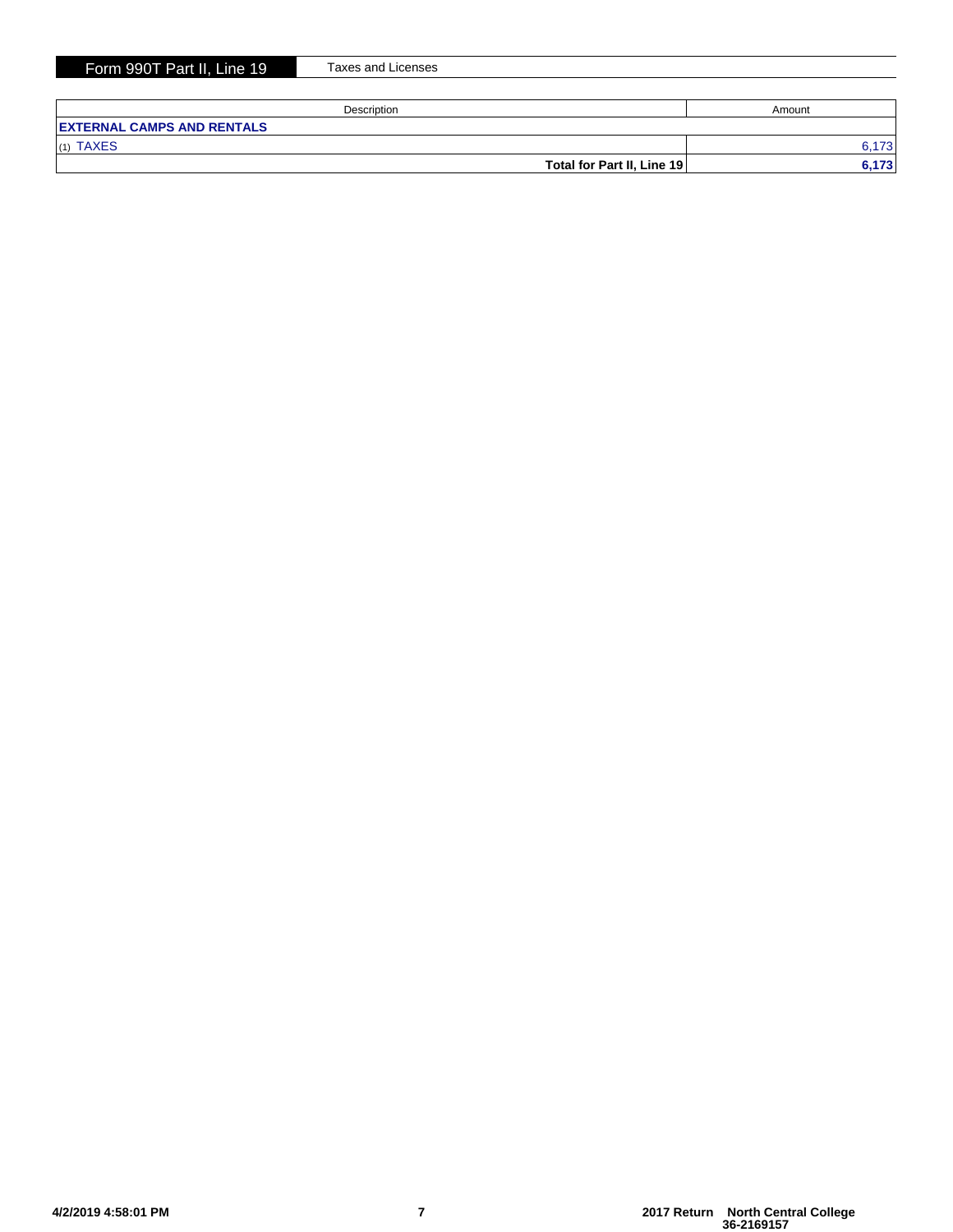| Description                       | Amount  |  |
|-----------------------------------|---------|--|
| <b>EXTERNAL CAMPS AND RENTALS</b> |         |  |
| $(1)$ MEALS FOR PARTICIPANTS      | 140,368 |  |
| $ _{(2)}$ OCCUPANCY               | 224,781 |  |
| (3) PROFESSIONAL FEES             | 1,500   |  |
| Total                             | 366,649 |  |
| Total for Part II, Line 28        | 366,649 |  |